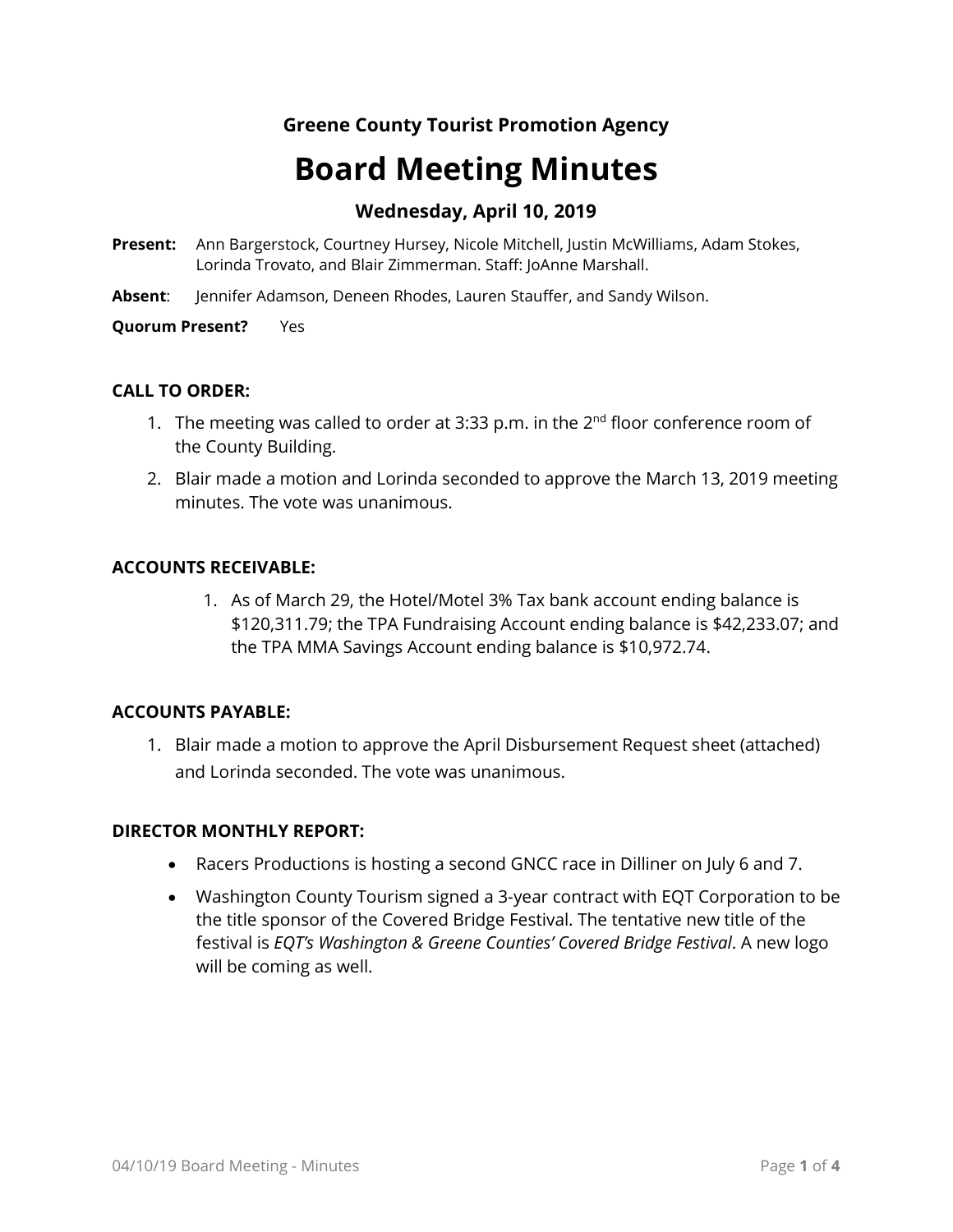## **COMMITTEE REPORTS:**

## *Advertising & Promotion:*

|                     | Blair made the motion and Courtney seconded to purchase the<br>following as recommended by the committee:                                                                                                                                                                                                           |
|---------------------|---------------------------------------------------------------------------------------------------------------------------------------------------------------------------------------------------------------------------------------------------------------------------------------------------------------------|
|                     | 1. Full-page ad in Greene County Chamber of Commerce<br>Membership Directory at \$250.                                                                                                                                                                                                                              |
|                     | 2. WANB Radio Spots for three times a week from May 6 to<br>November 2 at \$20 per spot.                                                                                                                                                                                                                            |
|                     | 3. Monthly recording of WANB Radio Spots by Shelly Brown at Direct<br>Results for \$75 per month.                                                                                                                                                                                                                   |
|                     | 4. Attendance at Carmichaels High School for STEAMing Through<br>Coal Country on May 1 at no cost.                                                                                                                                                                                                                  |
|                     | 5. Reprint of 20,000 VisitGreene rack cards at Rhodes & Hammers<br>Printing for distribution in Amish County for a total of \$1,575.                                                                                                                                                                                |
|                     | JoAnne presented the Spring 2019 ad on page 6 in WV Living.                                                                                                                                                                                                                                                         |
|                     | Discussion was held about the weekly email. From Wednesday, Apr.<br>10 to Tuesday, Apr. 16, there were over 50 events on our website<br>calendar with 24 of those events published in the weekly email. The<br>emails are getting too long, so a new format will be explored to<br>reduce the length of the emails. |
| <b>Bylaws:</b>      | Nothing at this time.                                                                                                                                                                                                                                                                                               |
| <b>Finance:</b>     | Nothing at this time.                                                                                                                                                                                                                                                                                               |
| <b>Fundraising:</b> | Nothing at this time.                                                                                                                                                                                                                                                                                               |
| <b>Grants:</b>      | Nothing at this time.                                                                                                                                                                                                                                                                                               |
|                     | <b>Hotel/Motel Tax:</b> The Monthly STR Report was presented to the board. We will<br>resume presenting monthly updates on the hotel occupancy,<br>average daily rate, and revenue per available room.                                                                                                              |

*Long-Range/Strategic Planning: Nothing at this time.*

**Partnership:** Salvation Army joined as a partner.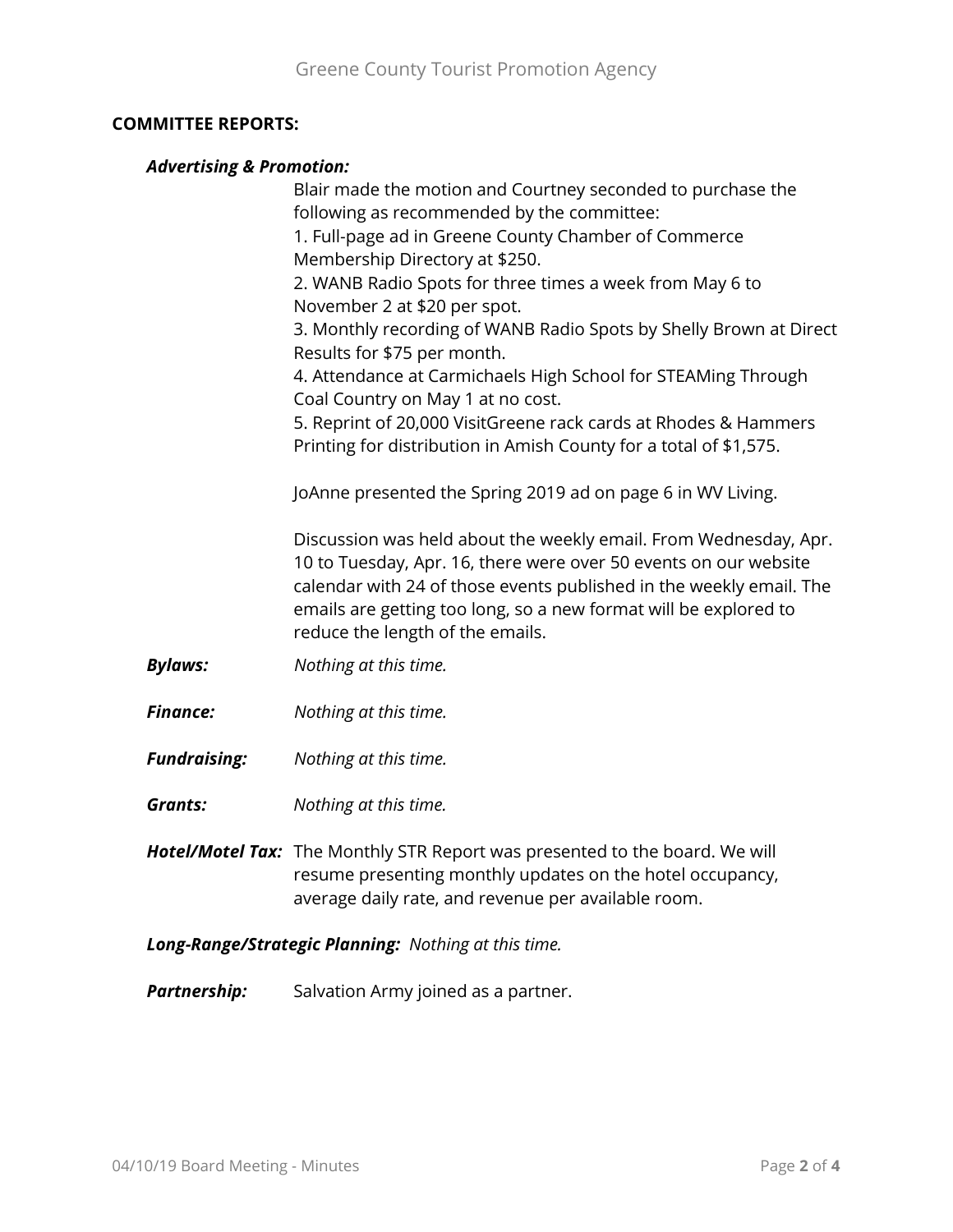## **OLD BUSINESS:**

1. The VIP Mystery Tour is continuing moving forward and ticket sales will be available through EventBrite, or at the Tourism Office with cash or check.

## **NEW BUSINESS:**

- 1. We have been asked to consider nominating a "Great Place" or "Great Transformation" in Greene County to the Pennsylvania Chapter of the American Planning Association by May 7. JoAnne will send out the criteria and anyone that has a recommendation should let her know.
- 2. A DIY Tourism and Local Marketing Workshop will be held in Asheville, North Carolina in November. The workshop is highly recommended by a previous attendee that works at a Pennsylvania tourism office. If anyone is interested attending, please let JoAnne know.
- 3. The Visit Upper Ohio Valley Regional Tourism group consists of 11 counties in 3 states. They have asked for one of the Pennsylvania counties to consider hosting a meeting. The board recommended to pursue hosting a meeting in July or September at Valley View Farm or Thistlethwaite Vineyards.

## **PUBLIC COMMENT:**

*None*

## **ADJOURNMENT:**

1. The meeting adjourned at 4:13 p.m. by a motion from Blair. The next meeting will be Wednesday, May 8 at 3:30 p.m. in the  $2^{nd}$  Floor Conference Room of the County Building.

*Minutes submitted by JoAnne Marshall.*